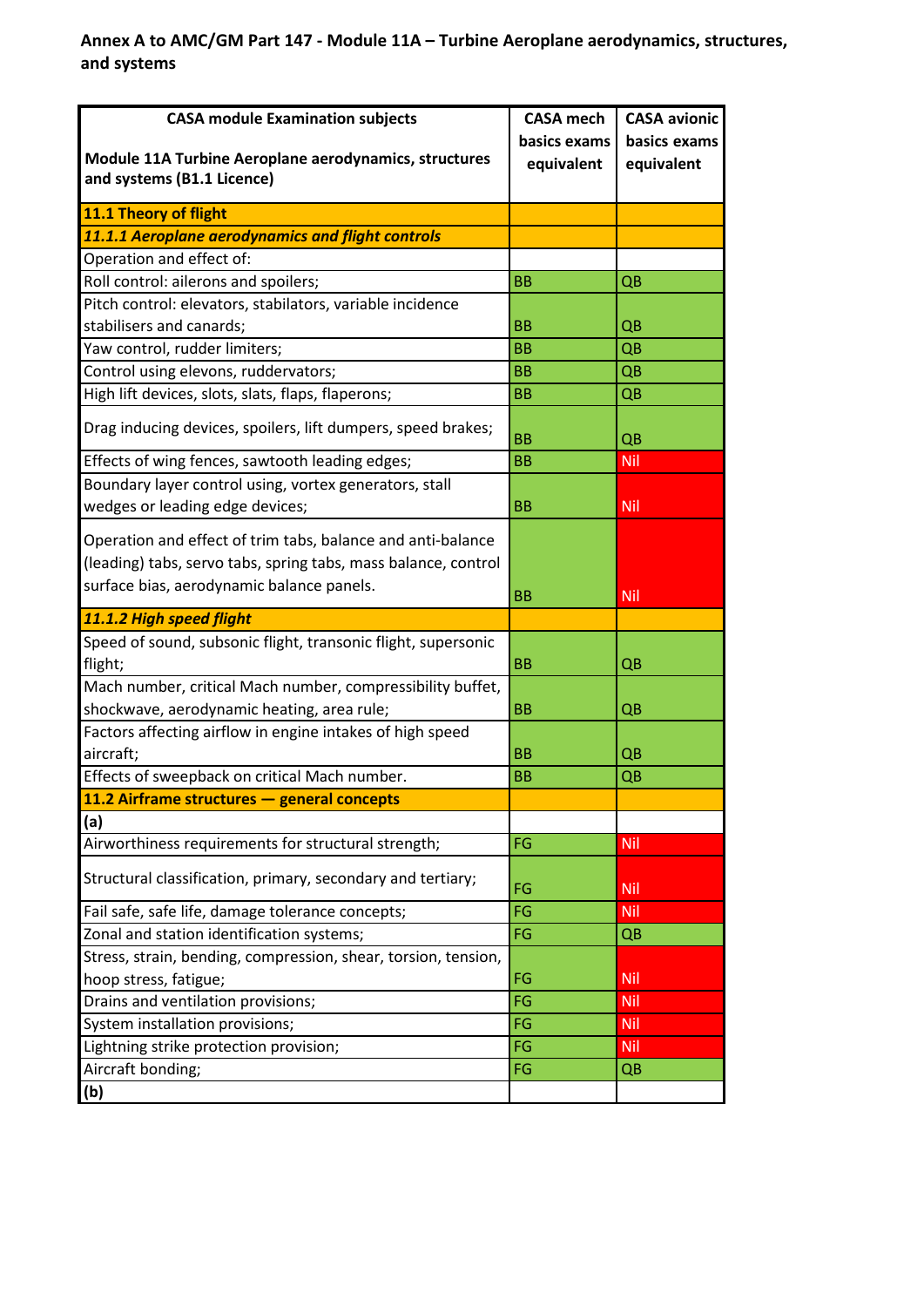| Construction methods of: stressed skin fuselage, formers,<br>stringers, longerons, bulkheads, frames, doublers, struts,<br>ties, beams, floor structures, reinforcement, methods of<br>skinning, anti-corrosive protection, wing, empennage and<br>engine attachments; |           |            |
|------------------------------------------------------------------------------------------------------------------------------------------------------------------------------------------------------------------------------------------------------------------------|-----------|------------|
|                                                                                                                                                                                                                                                                        | FG        | Nil        |
| Structure assembly techniques: riveting,                                                                                                                                                                                                                               | FG        | <b>Nil</b> |
| bolting,                                                                                                                                                                                                                                                               | <b>BA</b> | <b>Nil</b> |
| bonding;                                                                                                                                                                                                                                                               | FG        | QB         |
| Methods of surface protection, such as chromating,                                                                                                                                                                                                                     |           |            |
| anodising, painting;                                                                                                                                                                                                                                                   | FG        | Nil        |
| Surface cleaning;                                                                                                                                                                                                                                                      | FG        | <b>Nil</b> |
| Airframe symmetry: methods of alignment and symmetry                                                                                                                                                                                                                   |           |            |
| checks.                                                                                                                                                                                                                                                                | FG        | Nil        |
| 11.3 Airframe structures - aeroplanes                                                                                                                                                                                                                                  |           |            |
| 11.3.1 Fuselage (ATA52/53/56)                                                                                                                                                                                                                                          |           |            |
| Construction and pressurisation sealing;                                                                                                                                                                                                                               | FG        | <b>Nil</b> |
| Wing, stabiliser, pylon and under carriage attachments;                                                                                                                                                                                                                | FG        | <b>Nil</b> |
| Seat installation and cargo loading system;                                                                                                                                                                                                                            | FG        | <b>Nil</b> |
| Doors and emergency exits: construction, mechanisms,                                                                                                                                                                                                                   |           |            |
| operation and safety devices;                                                                                                                                                                                                                                          | FG        | Nil        |
| Windows and windscreen construction and mechanisms.                                                                                                                                                                                                                    | FG        | Nil        |
| <b>11.3.2 Wings (ATA57)</b>                                                                                                                                                                                                                                            |           |            |
| Construction;                                                                                                                                                                                                                                                          | FG        | Nil        |
| Fuel storage;                                                                                                                                                                                                                                                          | FG        | Nil        |
| Landing gear, pylon, control surface and highlift and drag                                                                                                                                                                                                             |           |            |
| attachments.                                                                                                                                                                                                                                                           | FG        | Nil        |
| 11.3.3 Stabilisers (ATA55)                                                                                                                                                                                                                                             |           |            |
| Construction;                                                                                                                                                                                                                                                          | FG        | Nil        |
| Control surface attachment.                                                                                                                                                                                                                                            | FG        | Nil        |
| 11.3.4 Flight control surface (ATA55/57)                                                                                                                                                                                                                               |           |            |
| Construction and attachment;                                                                                                                                                                                                                                           | FG        | Nil        |
| Balancing - mass and aerodynamic.                                                                                                                                                                                                                                      | FG        | QB         |
| 11.3.5 Nacelles and pylons (ATA54)                                                                                                                                                                                                                                     |           |            |
| Construction;                                                                                                                                                                                                                                                          | FG        | <b>Nil</b> |
| Firewalls;                                                                                                                                                                                                                                                             | FG        | Nil        |
| Engine mounts.                                                                                                                                                                                                                                                         | FG        | Nil        |
| 11.4 Air-conditioning and cabin pressurisation (ATA21)                                                                                                                                                                                                                 |           |            |
| 11.4.1 Air supply                                                                                                                                                                                                                                                      |           |            |
| Sources of air supply including engine bleed, APU and                                                                                                                                                                                                                  |           |            |
| ground cart.                                                                                                                                                                                                                                                           | <b>FM</b> | <b>ED</b>  |
| 11.4.2 Air-conditioning                                                                                                                                                                                                                                                |           |            |
| Air-conditioning systems;                                                                                                                                                                                                                                              | <b>FM</b> | EB&ED      |
| vapour cycle machines;                                                                                                                                                                                                                                                 | <b>FM</b> | EB         |
| Air cycle and                                                                                                                                                                                                                                                          | <b>FM</b> | <b>ED</b>  |
| Distribution systems;                                                                                                                                                                                                                                                  | <b>FM</b> | EB&ED      |
| Flow, temperature and humidity control system.                                                                                                                                                                                                                         | <b>FM</b> | EB&ED      |
|                                                                                                                                                                                                                                                                        |           |            |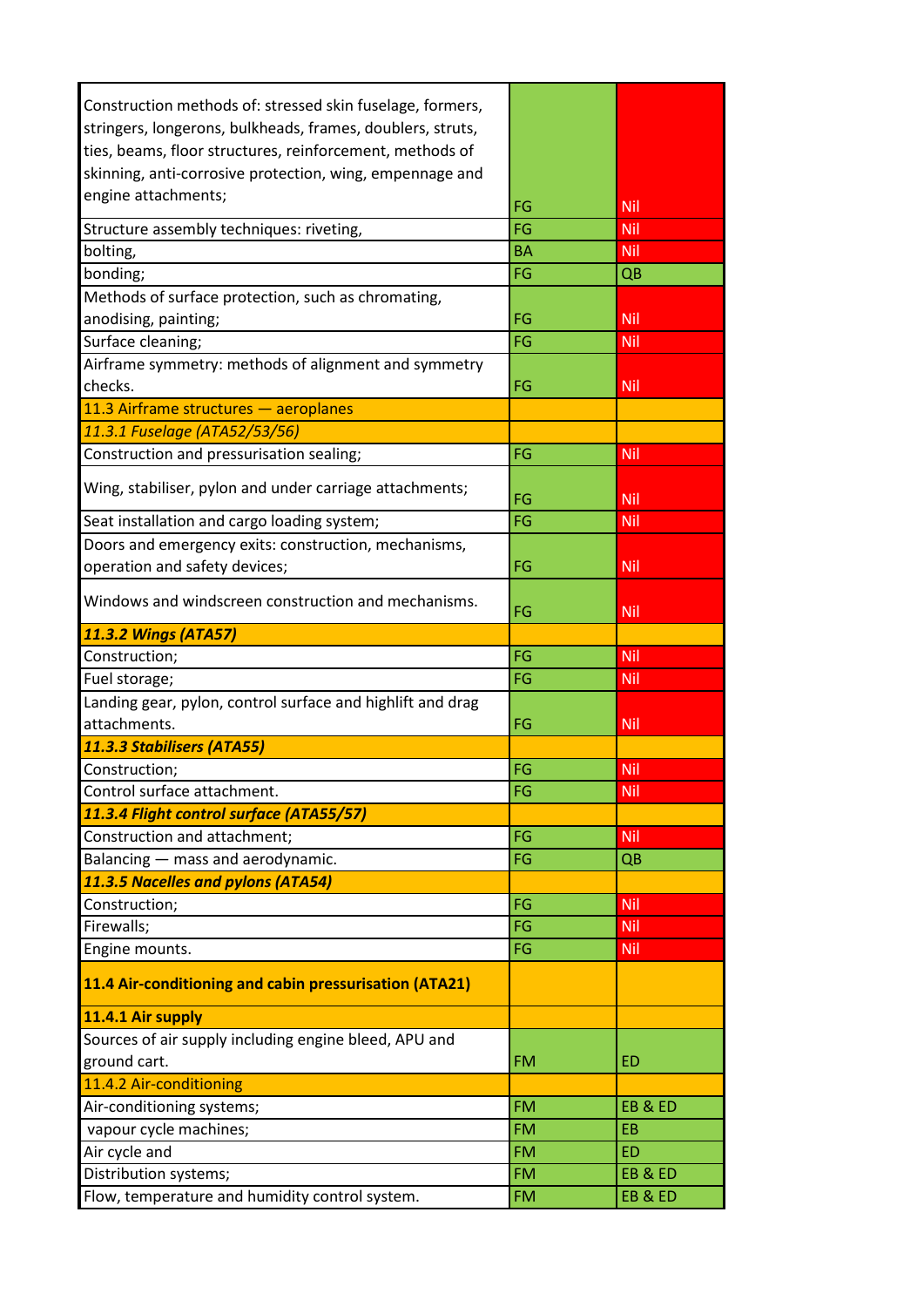| 11.4.3 Pressurisation                                                                                                       |           |                   |
|-----------------------------------------------------------------------------------------------------------------------------|-----------|-------------------|
| Pressurisation systems;                                                                                                     | <b>IM</b> | IM                |
| Control and indication including control and safety valves;                                                                 | <b>IM</b> | <b>IM</b>         |
| Cabin pressure controllers;                                                                                                 | <b>IM</b> | <b>IM</b>         |
| Heating systems.                                                                                                            | <b>FM</b> | Nil               |
| 11.4.4 Safety and warning devices                                                                                           |           |                   |
| Protection and warning devices.                                                                                             | <b>IM</b> | <b>IM</b>         |
| 11.5 Instruments and avionic systems                                                                                        |           |                   |
| 11.5.1 Instrument systems (ATA31)                                                                                           |           |                   |
| Pitot static: altimeter, airspeed indicator, vertical speed<br>indicator;                                                   | <b>BC</b> | ΙA                |
| Gyroscopic: artificial horizon, attitude director, direction<br>indicator, horizontal situation indicator turn coordinator; | <b>BC</b> | IZ                |
| Compasses: direct reading, remote reading;                                                                                  | <b>BC</b> | IZ                |
| Angle of attack indication, stall warning systems;                                                                          | Nil       | <b>Nil</b>        |
| Glass cockpit;                                                                                                              | Nil       | IZ                |
| Other aircraft system indication.                                                                                           | Nil       | IZ                |
| 11.5.2 Avionic systems                                                                                                      |           |                   |
| Fundamentals of system layouts and operation of:                                                                            |           |                   |
| Auto flight (ATA22);                                                                                                        | <b>BC</b> | IF                |
| Communications (ATA23);                                                                                                     | Nil       | WA&WZ             |
| Navigation systems (ATA34).                                                                                                 | Nil       | WC&WD&<br>WE & WJ |
|                                                                                                                             |           |                   |
| 11.6 Electrical power (ATA24)                                                                                               |           |                   |
| Batteries installation and operation;                                                                                       | <b>BC</b> | EB                |
| DC power generation;                                                                                                        | <b>BC</b> | <b>EB</b>         |
| AC power generation;                                                                                                        | Nil       | QD                |
| Emergency power generation;                                                                                                 | Nil       | Nil               |
| Voltage regulation;                                                                                                         | <b>BC</b> | <b>EB</b>         |
| Power distribution;                                                                                                         | <b>BC</b> | <b>ED</b>         |
| Inverters, transformers, rectifiers;                                                                                        | Nil       | <b>ED</b>         |
| Circuit protection;                                                                                                         | <b>BC</b> | QB                |
| External and ground power.                                                                                                  | Nil       | <b>Nil</b>        |
| 11.7 Equipment and furnishings (ATA25)                                                                                      |           |                   |
| (a)                                                                                                                         |           |                   |
| Emergency equipment requirements;                                                                                           | FG        | <b>Nil</b>        |
| Seats, harnesses and belts;                                                                                                 | FG        | Nil               |
| (b)                                                                                                                         |           |                   |
| Cabin layout;                                                                                                               | FG        | <b>Nil</b>        |
| Equipment layout;                                                                                                           | FG        | Nil               |
| Cabin furnishing installation;                                                                                              | FG        | <b>Nil</b>        |
| Cabin entertainment equipment;                                                                                              | Nil       | Nil               |
| Galley installation;                                                                                                        | FG        | Nil               |
| Cargo handling and retention equipment;                                                                                     | FG        | Nil               |
| Airstairs.                                                                                                                  | FG        | <b>Nil</b>        |
| 11.8 Fire protection (ATA26)                                                                                                |           |                   |
| (a)                                                                                                                         |           |                   |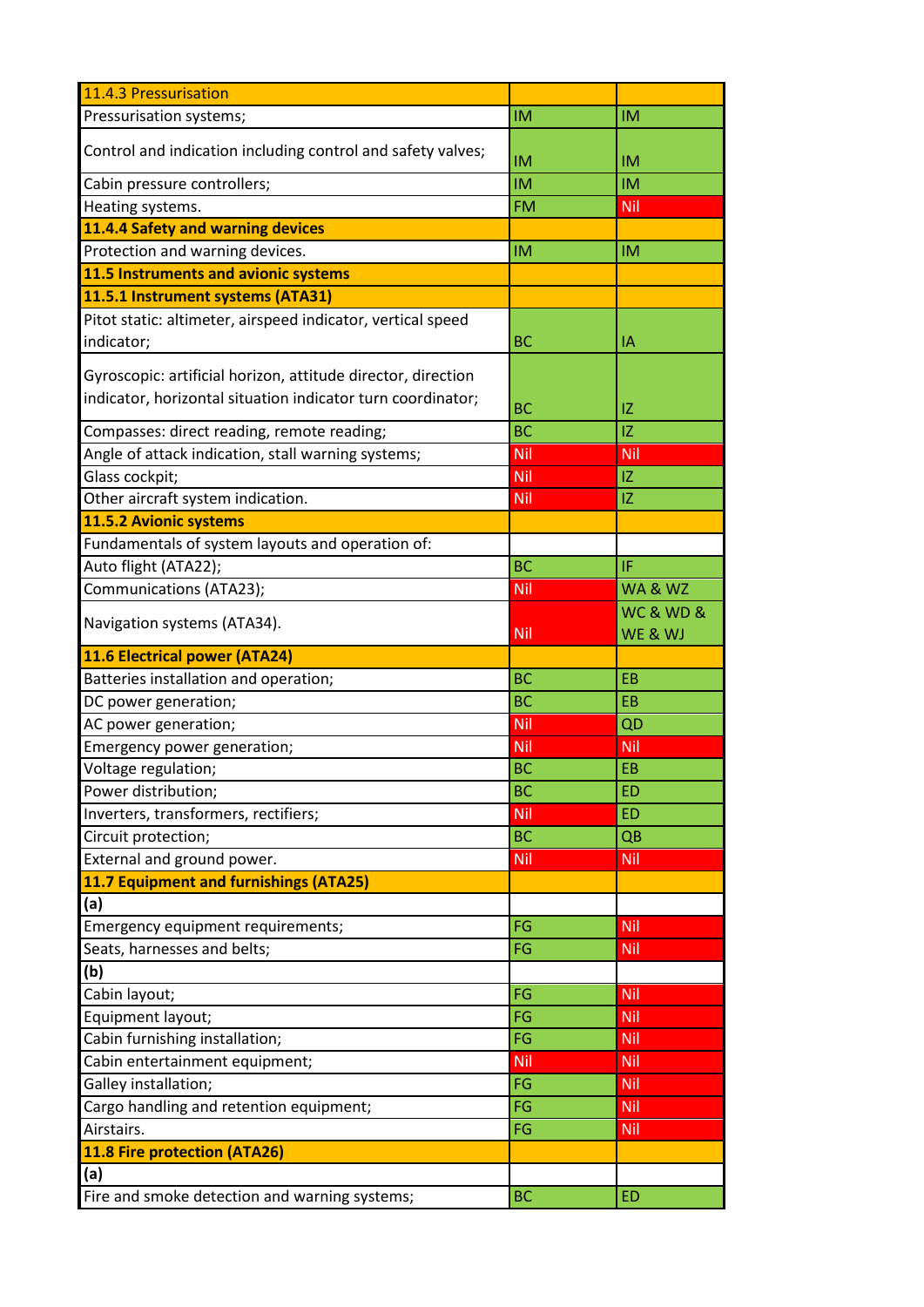| Fire extinguishing systems;                                                               | <b>BC</b> | <b>ED</b>               |
|-------------------------------------------------------------------------------------------|-----------|-------------------------|
| System tests;                                                                             | <b>BC</b> | <b>ED</b>               |
| (b)                                                                                       |           |                         |
| Portable fire extinguisher.                                                               | <b>BC</b> | <b>ED</b>               |
| 11.9 Flight controls (ATA27)                                                              |           |                         |
| Primary controls: aileron, elevator, rudder, spoiler;                                     | <b>BB</b> | QB                      |
| Trim control;                                                                             | <b>BB</b> | QB                      |
| Active load control;                                                                      | <b>BB</b> | QB                      |
| High lift devices;                                                                        | <b>BB</b> | QB                      |
| Lift dump, speed brakes;                                                                  | <b>BB</b> | QB                      |
| System operation: manual, hydraulic, pneumatic, electrical,                               |           |                         |
| fly by-wire;                                                                              | <b>BB</b> | <b>Nil</b>              |
| Artificial feel, Yaw damper, Mach trim, rudder limiter, gust                              |           |                         |
| locks systems;                                                                            | <b>BB</b> | QB                      |
| <b>Balancing</b>                                                                          | <b>BB</b> | Nil                     |
| and rigging;                                                                              | <b>BB</b> | Nil                     |
| Stall protection and warning system.                                                      | <b>BB</b> | QB                      |
| 11.10 Fuel systems (ATA28)                                                                |           |                         |
| System layout;                                                                            | FA        | Nil                     |
| Fuel tanks;                                                                               | FA        | <b>Nil</b>              |
| Supply systems;                                                                           | FA        | <b>Nil</b>              |
| Dumping, venting and draining;                                                            | FA        | <b>Nil</b>              |
| Cross-feed and transfer;                                                                  | FA        | Nil                     |
|                                                                                           | FA        | IA                      |
| Indications and warnings;                                                                 |           |                         |
| Refuelling and defuelling;                                                                | FA<br>FA  | Nil                     |
| Longitudinal balance fuel systems.<br>11.11 Hydraulic power (ATA29)                       |           | <b>Nil</b>              |
|                                                                                           | FF        |                         |
| System layout;                                                                            | FF        | <b>Nil</b>              |
| Hydraulic fluids;                                                                         |           | <b>Nil</b>              |
| Hydraulic reservoirs and accumulators;                                                    | FF        | Nil                     |
| Pressure generation: electric, mechanical, pneumatic;                                     | FF        | Nil                     |
| Emergency pressure generation;                                                            | FF        | Nil                     |
| Pressure control;                                                                         | FF        | <b>Nil</b>              |
| Power distribution;                                                                       | FF        | <b>Nil</b>              |
| Indication and warning systems;                                                           | FF        | IA                      |
| Interface with other systems.                                                             | FF        | Nil                     |
| 11.12 Ice and rain protection (ATA30)                                                     |           |                         |
| Ice formation, classification and detection;                                              | FG        | <b>ED</b>               |
| Anti-icing systems: electrical, hot air and chemical;                                     | FG        | <b>ED</b>               |
| De-icing systems: electrical, hot air, pneumatic and                                      |           |                         |
| chemical;                                                                                 | FG        | <b>ED</b>               |
| Rain repellent;                                                                           | FG        | Nil                     |
| Probe and drain heating;                                                                  | FG        | <b>ED</b>               |
| Wiper systems.                                                                            |           |                         |
|                                                                                           | FG        | Nil                     |
|                                                                                           |           |                         |
| 11.13 Landing gear (ATA32)                                                                | FG        | <b>Nil</b>              |
| Construction, shock absorbing;<br>Extension and retraction systems: normal and emergency; |           |                         |
| Indications and warning;                                                                  | FG<br>FG  | <b>Nil</b><br><b>EB</b> |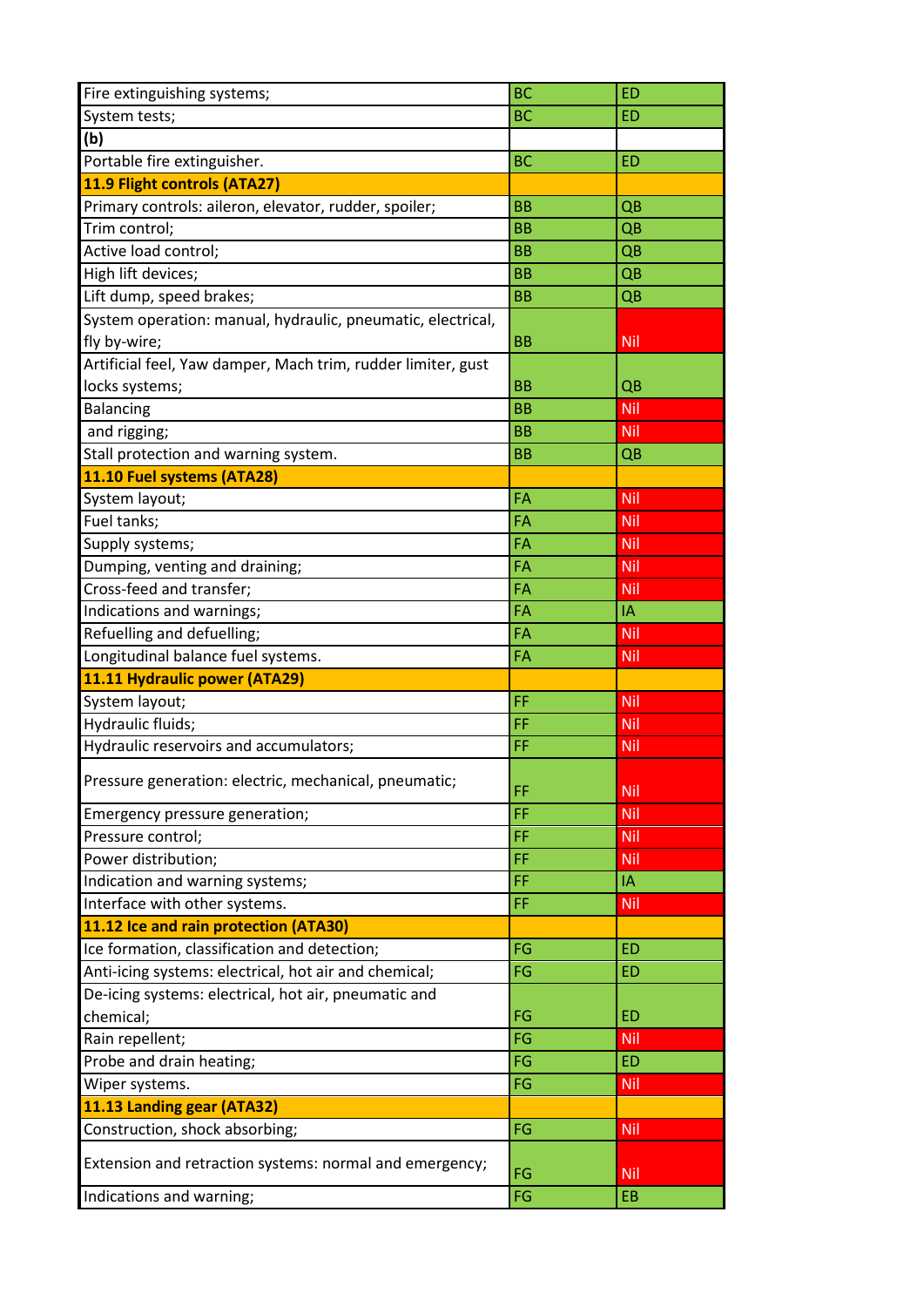| Wheels, brakes, antiskid and auto braking;                                                                                                                                                                                                                                                                                                                                                                                                                                                                                                                                                                                     | FF           | <b>ED</b>  |
|--------------------------------------------------------------------------------------------------------------------------------------------------------------------------------------------------------------------------------------------------------------------------------------------------------------------------------------------------------------------------------------------------------------------------------------------------------------------------------------------------------------------------------------------------------------------------------------------------------------------------------|--------------|------------|
| Tyres;                                                                                                                                                                                                                                                                                                                                                                                                                                                                                                                                                                                                                         | FA           | Nil        |
| Steering,                                                                                                                                                                                                                                                                                                                                                                                                                                                                                                                                                                                                                      | FF           | Nil        |
| Air-ground sensing.                                                                                                                                                                                                                                                                                                                                                                                                                                                                                                                                                                                                            | FG           | EB         |
| <b>11.14 Lights (ATA33)</b>                                                                                                                                                                                                                                                                                                                                                                                                                                                                                                                                                                                                    |              |            |
| External: navigation, anti-collision, landing, taxiing, ice;                                                                                                                                                                                                                                                                                                                                                                                                                                                                                                                                                                   | Nil          | EB         |
| Internal: cabin, cockpit, cargo; emergency.                                                                                                                                                                                                                                                                                                                                                                                                                                                                                                                                                                                    | <b>Nil</b>   | EB         |
| 11.15 Oxygen (ATA35)                                                                                                                                                                                                                                                                                                                                                                                                                                                                                                                                                                                                           |              |            |
| System layout: cockpit, cabin;                                                                                                                                                                                                                                                                                                                                                                                                                                                                                                                                                                                                 | FG           | IZ         |
| Sources, storage, charging and distribution;                                                                                                                                                                                                                                                                                                                                                                                                                                                                                                                                                                                   | FG           | IZ         |
| Supply regulation;                                                                                                                                                                                                                                                                                                                                                                                                                                                                                                                                                                                                             | FG           | IZ         |
| Indications and warnings.                                                                                                                                                                                                                                                                                                                                                                                                                                                                                                                                                                                                      | FG           | IZ         |
| 11.16 Pneumatic and vacuum (ATA36)                                                                                                                                                                                                                                                                                                                                                                                                                                                                                                                                                                                             |              |            |
| System layout;                                                                                                                                                                                                                                                                                                                                                                                                                                                                                                                                                                                                                 | <b>FM IM</b> | <b>IM</b>  |
| Sources: engine and APU, compressors, reservoirs, ground                                                                                                                                                                                                                                                                                                                                                                                                                                                                                                                                                                       |              |            |
| supply;                                                                                                                                                                                                                                                                                                                                                                                                                                                                                                                                                                                                                        | FF           | <b>Nil</b> |
| Pressure control;                                                                                                                                                                                                                                                                                                                                                                                                                                                                                                                                                                                                              | <b>IM FM</b> | <b>IM</b>  |
| Distribution;                                                                                                                                                                                                                                                                                                                                                                                                                                                                                                                                                                                                                  | <b>FM IM</b> | Nil        |
| Indications and warnings;                                                                                                                                                                                                                                                                                                                                                                                                                                                                                                                                                                                                      | <b>FM IM</b> | <b>IM</b>  |
| Interfaces with other systems.                                                                                                                                                                                                                                                                                                                                                                                                                                                                                                                                                                                                 | <b>FM IM</b> | <b>Nil</b> |
| 11.17 Water and waste (ATA38)                                                                                                                                                                                                                                                                                                                                                                                                                                                                                                                                                                                                  |              |            |
| Water system layout, supply, distribution, servicing and                                                                                                                                                                                                                                                                                                                                                                                                                                                                                                                                                                       |              |            |
| draining;                                                                                                                                                                                                                                                                                                                                                                                                                                                                                                                                                                                                                      | FG           | Nil        |
| Toilet system layout, flushing and servicing;                                                                                                                                                                                                                                                                                                                                                                                                                                                                                                                                                                                  | <b>Nil</b>   | Nil        |
| Corrosion aspects.                                                                                                                                                                                                                                                                                                                                                                                                                                                                                                                                                                                                             | FG           | Nil        |
| 11.18 On-board maintenance systems (ATA45)                                                                                                                                                                                                                                                                                                                                                                                                                                                                                                                                                                                     |              |            |
| Central maintenance computers;                                                                                                                                                                                                                                                                                                                                                                                                                                                                                                                                                                                                 | Nil          | Nil        |
| Data loading system;                                                                                                                                                                                                                                                                                                                                                                                                                                                                                                                                                                                                           | <b>Nil</b>   | Nil        |
| Electronic library system;                                                                                                                                                                                                                                                                                                                                                                                                                                                                                                                                                                                                     | Nil          | Nil        |
| Printing;                                                                                                                                                                                                                                                                                                                                                                                                                                                                                                                                                                                                                      | Nil          | <b>Nil</b> |
| Structure monitoring (damage tolerance monitoring).                                                                                                                                                                                                                                                                                                                                                                                                                                                                                                                                                                            | <b>Nil</b>   | Nil        |
| 11.19 Integrated modular avionics (ATA42)                                                                                                                                                                                                                                                                                                                                                                                                                                                                                                                                                                                      |              |            |
| Functions that may be typically integrated in the integrated<br>modular avionics (IMA) modules include: bleed<br>management, air pressure control, air ventilation and<br>control, avionics and cockpit ventilation control,<br>temperature control, air traffic communication, avionics<br>communication router, electrical load management, circuit<br>breaker monitoring, electrical system BITE, fuel<br>management, braking control, steering control, landing gear<br>extension and retraction, tyre pressure indication, oleo<br>pressure indication, brake temperature monitoring, core<br>system, network components. |              |            |
|                                                                                                                                                                                                                                                                                                                                                                                                                                                                                                                                                                                                                                | <b>Nil</b>   | Nil        |
| 11.20 Cabin systems (ATA44)                                                                                                                                                                                                                                                                                                                                                                                                                                                                                                                                                                                                    |              |            |